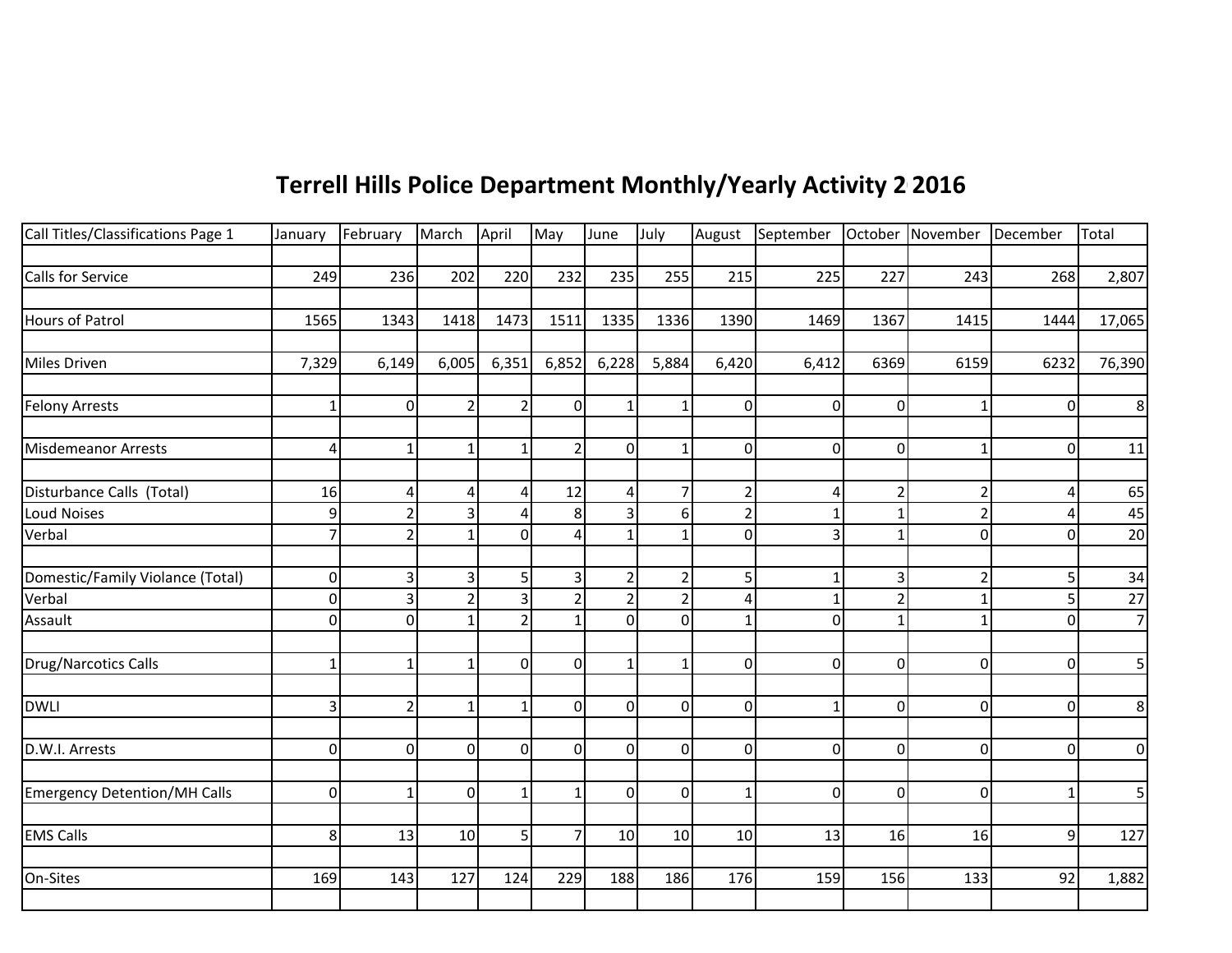| Call Titles/Classifications Page 2 | January                   | February        | March          | April          | May            | June           | July           | August                  | September      |                         | October November | December                  | Total          |
|------------------------------------|---------------------------|-----------------|----------------|----------------|----------------|----------------|----------------|-------------------------|----------------|-------------------------|------------------|---------------------------|----------------|
|                                    |                           |                 |                |                |                |                |                |                         |                |                         |                  |                           |                |
| Fire Calls: Actual Fires/Incidents | 11                        | 8 <sup>1</sup>  | 10             | 5              | 11             | 10             | 6              | $\overline{\mathbf{r}}$ | 12             | 11                      | 12               | $\overline{7}$            |                |
|                                    |                           |                 |                |                |                |                |                |                         |                |                         |                  |                           |                |
| Found Property (Total)             | 3                         |                 | $\overline{2}$ | $\overline{2}$ | $\mathbf{1}$   | $\mathbf{1}$   | $\overline{2}$ | $\overline{0}$          | 3              | $\mathbf{1}$            | $\mathbf 0$      | $\mathbf{1}$              | 17             |
| Officers' Found                    | $\overline{1}$            | $\pmb{0}$       | $\mathbf 0$    | $\Omega$       | $\overline{0}$ | $\mathbf 0$    |                | $\overline{0}$          | $\pmb{0}$      | $\mathbf 0$             | $\Omega$         | $\mathbf 0$               | $\overline{2}$ |
| Citizens' Found                    | $\overline{c}$            | $\mathbf{1}$    | $\overline{2}$ | $\overline{2}$ | $\mathbf{1}$   | $\mathbf{1}$   | $\mathbf{1}$   | $\overline{0}$          | 3              | $\mathbf{1}$            | $\Omega$         | $\mathbf{1}$              | 15             |
| Follow-Up Investigations Calls     | 9                         | 10              | 6              | 8              | 26             | 18             | 23             | 16                      | 14             | 15                      | 22               | 10                        | 177            |
| Information Calls (Total)          | 21                        | 15              | 19             | 10             | 17             | 21             | 20             | 15                      | 7              | 10                      | 12               | 19                        | 186            |
| Criminal                           | 12                        | $6\phantom{1}6$ | $\overline{7}$ | 3              | 8 <sup>1</sup> | 9              | $\overline{2}$ | $6 \mid$                | $\mathbf{1}$   | 5                       |                  | $\overline{7}$            | 70             |
| Civil                              | 9                         | 9               | 12             | 7              | $\overline{9}$ | 12             | 18             | $\overline{9}$          | 6              | 5 <sup>1</sup>          | 8                | 12                        | 116            |
| Investigation Calls (Total)        | 10                        | 14              | $\overline{4}$ | 10             | 17             | 23             | 15             | $\overline{9}$          | 13             | 10                      | 26               | 22                        | 173            |
| Criminal                           | $\ensuremath{\mathsf{3}}$ | 8               | $\overline{2}$ | $\mathbf{1}$   | $\overline{2}$ | $\mathbf{1}$   |                | $\mathbf{1}$            | 3              | $\mathbf{1}$            |                  | $\overline{2}$            | 26             |
| Civil                              | $\overline{7}$            | 6               | $\overline{2}$ | $\mathbf{q}$   | 15             | 22             | 14             | $\infty$                | 10             | $\overline{9}$          | 25               | 20                        | 147            |
| Alarms                             | 61                        | 64              | 54             | 62             | 54             | 53             | 77             | 63                      | 60             | 50                      | 51               | 65                        | 714            |
| <b>Animal Complaints</b>           | 11                        | 17              | 13             | 19             | 15             | 12             | 9              | 13                      | 9              | 16                      | 15               | 24                        | 173            |
| Open Door Calls                    | 8                         | $\overline{2}$  | $\overline{2}$ | 9              | $\overline{4}$ | $\mathbf{1}$   | 5              | $\mathbf{1}$            | $\overline{0}$ | $\overline{0}$          | 1                | $\ensuremath{\mathsf{3}}$ | 36             |
| Out of Town, (OT) Checks           | 36                        | 38              | 29             | 23             | 25             | 184            | 222            | 115                     | 26             | 28                      | 6                | 35                        | 767            |
| Parking Violations (Total)         | 13                        | $\overline{4}$  | $\overline{3}$ | 8              | 9 <sup>1</sup> | 10             | $\overline{2}$ | $\overline{\mathbf{3}}$ | 5              | $\overline{\mathbf{z}}$ |                  | 8                         | 79             |
| Warnings                           | $\mathbf{1}$              | $\mathbf{1}$    | $\mathbf{1}$   | 8              | $\mathbf{1}$   | $\overline{3}$ | $\mathbf 0$    | $\overline{2}$          | 3              | 5                       | $\Delta$         | 6                         | 35             |
| Citations                          | 12                        | $\overline{2}$  | $\overline{2}$ | $\Omega$       | 8 <sup>1</sup> | $\overline{7}$ | $\overline{2}$ | $\mathbf{1}$            | $\overline{2}$ | $\overline{2}$          | з                | $\overline{2}$            | 43             |
| <b>Property Crimes</b>             |                           |                 |                |                |                |                |                |                         |                |                         |                  |                           |                |
| Burglary/Building                  | $\boldsymbol{0}$          | $\overline{2}$  | $\mathbf{1}$   | 2              | $\mathbf{1}$   | $\mathbf 0$    | $\mathbf 0$    | $\overline{2}$          | 0              | $\mathbf 0$             | 3                | 3                         | 14             |
| Burglary/Habitation                | $\overline{4}$            | $\mathbf 1$     | $\mathbf 0$    | $\mathcal{P}$  | $\overline{0}$ | $\mathbf 0$    | $\overline{2}$ | $\mathbf 1$             | $\mathbf{1}$   | $\mathbf{1}$            | 5                | 1                         | 18             |
| Burglary/Vehicle                   | 12                        | $\overline{2}$  | $\overline{2}$ | 6              | $\mathbf{1}$   | 5              | $\overline{7}$ | $\mathbf 1$             | $\mathbf{1}$   | $\mathbf{1}$            | 6                | 4                         | 48             |
| Theft                              | 5                         | $\overline{4}$  | 5              | $\Omega$       | $\overline{3}$ | 6              | 5              | $\overline{5}$          | 6 <sup>1</sup> | 4                       | 8                | $\overline{7}$            | 58             |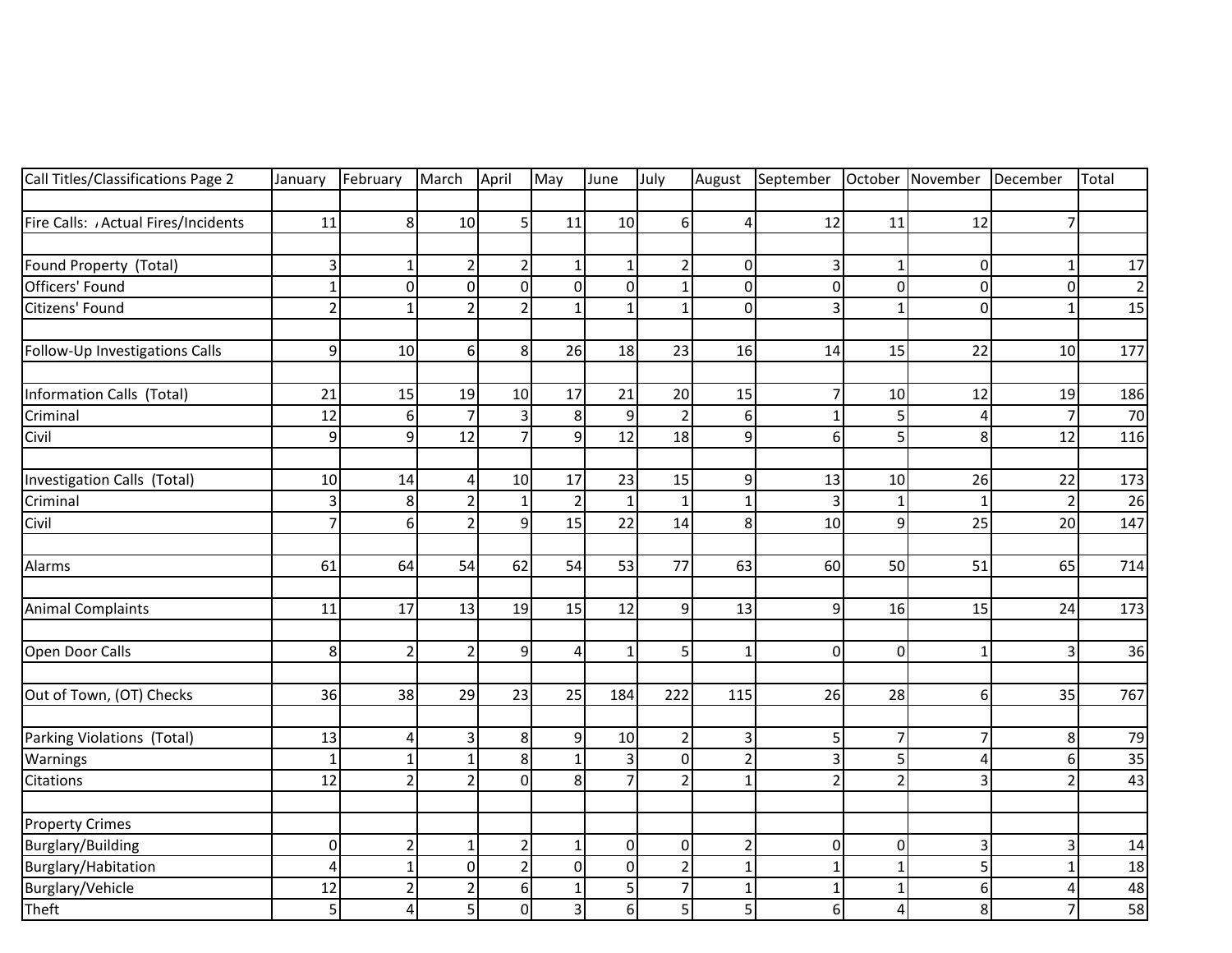| Call Titles/Classifications Page 3 | January          | February       | March          | April          | May            | June           | July           | August         | September October |                | November       | December    | Total          |
|------------------------------------|------------------|----------------|----------------|----------------|----------------|----------------|----------------|----------------|-------------------|----------------|----------------|-------------|----------------|
|                                    |                  |                |                |                |                |                |                |                |                   |                |                |             |                |
| Property Crimes Cont.              |                  |                |                |                |                |                |                |                |                   |                |                |             |                |
| <b>Criminal Mischief</b>           | $\overline{c}$   | $\overline{2}$ | $\overline{2}$ |                | 5              | 1              | $\overline{4}$ | $\mathbf 1$    | 2                 | 1              | Δ              | 3           | 28             |
| <b>Criminal Trespass</b>           | $\overline{0}$   | $\mathbf 0$    | $\mathbf{1}$   |                | 1              | 4              | $\mathbf 1$    | $\mathbf{1}$   | $\overline{2}$    | $\mathbf{1}$   | 0              | 1           | 13             |
| Robbery/Aggravated Robbery         | 0                | $\mathbf 0$    | $\Omega$       | $\Omega$       | $\overline{0}$ | 0              |                | $\overline{0}$ | $\overline{0}$    | $\overline{0}$ | $\Omega$       | 0           | $\mathbf{1}$   |
| <b>Public/Community Relations</b>  | $\mathbf{1}$     | 3              | $\overline{0}$ | $\Omega$       | $\overline{0}$ | $\mathbf 0$    | $\Omega$       | $\overline{0}$ | $\overline{0}$    | $\overline{0}$ | $\overline{0}$ | $\mathbf 0$ | $\overline{a}$ |
| Assault                            | $\mathbf{1}$     | $\mathbf{1}$   | $\mathbf 0$    | $\Omega$       | $\Omega$       | $\mathbf 0$    | $\Omega$       | $\mathbf{1}$   | $\mathbf 0$       | $\mathbf{1}$   | $\mathbf{1}$   | 0           | 5              |
| Suicide & Attempted Suicide        | 0                | $\mathbf 0$    | $\overline{0}$ | $\Omega$       | $\Omega$       | $\Omega$       | $\Omega$       | $\overline{0}$ | $\overline{0}$    | $\mathbf 0$    | $\Omega$       | $\mathbf 0$ | $\overline{0}$ |
| Suspicious Person Calls (Total)    | 15               | 10             | 10             | 15             | 24             | 12             | 16             | 18             | $\overline{7}$    | 10             | 8              | 17          | 162            |
| Actual/Possible Criminal Activity  | $\boldsymbol{0}$ |                | 1              |                | $\overline{2}$ |                |                | $\Omega$       | $\overline{2}$    | $\overline{2}$ | $\mathbf 1$    | 1           | 14             |
| Unable to Locate                   | 4                | Δ              | 6              | 8              | 8              | 5              | $\overline{7}$ | 11             | 3                 | 5              | 6              | 8           | 75             |
| Unfounded                          | 11               | 5              | 3              | 6              | 14             | $6 \mid$       | $\overline{7}$ | $\overline{7}$ | $\overline{2}$    | 3              | $\mathbf{1}$   | 8           | 73             |
| Suspicious Vehicle Calls (Total)   | 13               | 19             | 7              | 11             | 17             | 14             | 16             | $\overline{9}$ | $\overline{7}$    | $\overline{9}$ | 9              | 9           | 140            |
| Actual/Possible Criminal Activity  | 0                |                | $\Omega$       | $\Omega$       | $\overline{2}$ | 0              | 4              | $\overline{0}$ | 0                 | $\mathbf{1}$   | 1              | $\Omega$    | 9              |
| Unable to Locate                   | 8                | 9              | 3              | q              | 9              | 5              | 6              | 3              | 5                 | 5              | 5              |             | 68             |
| Unfounded                          | 5                | 9              | $\overline{A}$ | $\overline{2}$ | 6              | 6              | 6              | 6              | 2                 | 3              | $\overline{3}$ | 8           | 60             |
| <b>THCO Violations (Total)</b>     | 14               | 12             | 33             | 26             | 51             | 55             | 31             | 28             | 46                | 51             | 31             | 20          | 398            |
| Warnings                           | 10               | 8              | 31             | 18             | 38             | 24             | 16             | $\overline{9}$ | 35                | 33             | 27             | 12          | 261            |
| Citations                          | $\mathbf{1}$     |                | $\mathbf 1$    | $\mathbf{1}$   | $\mathbf{0}$   | $\overline{4}$ |                | $\mathbf{1}$   | $\Omega$          | $\overline{2}$ | $\mathbf{1}$   | 0           | 13             |
| Misc.                              | 3                | 3              | $\mathbf{1}$   | 7              | 13             | 27             | 14             | 18             | 11                | 16             | 3              | 8           | 124            |
| Traffic Stops (Total)              | 87               | 69             | 70             | 50             | 92             | 85             | 111            | 88             | 80                | 68             | 69             | 40          | 909            |
| Warnings                           | 61               | 47             | 55             | 36             | 80             | 81             | 106            | 82             | 69                | 67             | 63             | 32          | 779            |
| Citations                          | 56               | 43             | 30             | 31             | 40             | 24             | 30             | 31             | 36                | 14             | 18             | 18          | 371            |